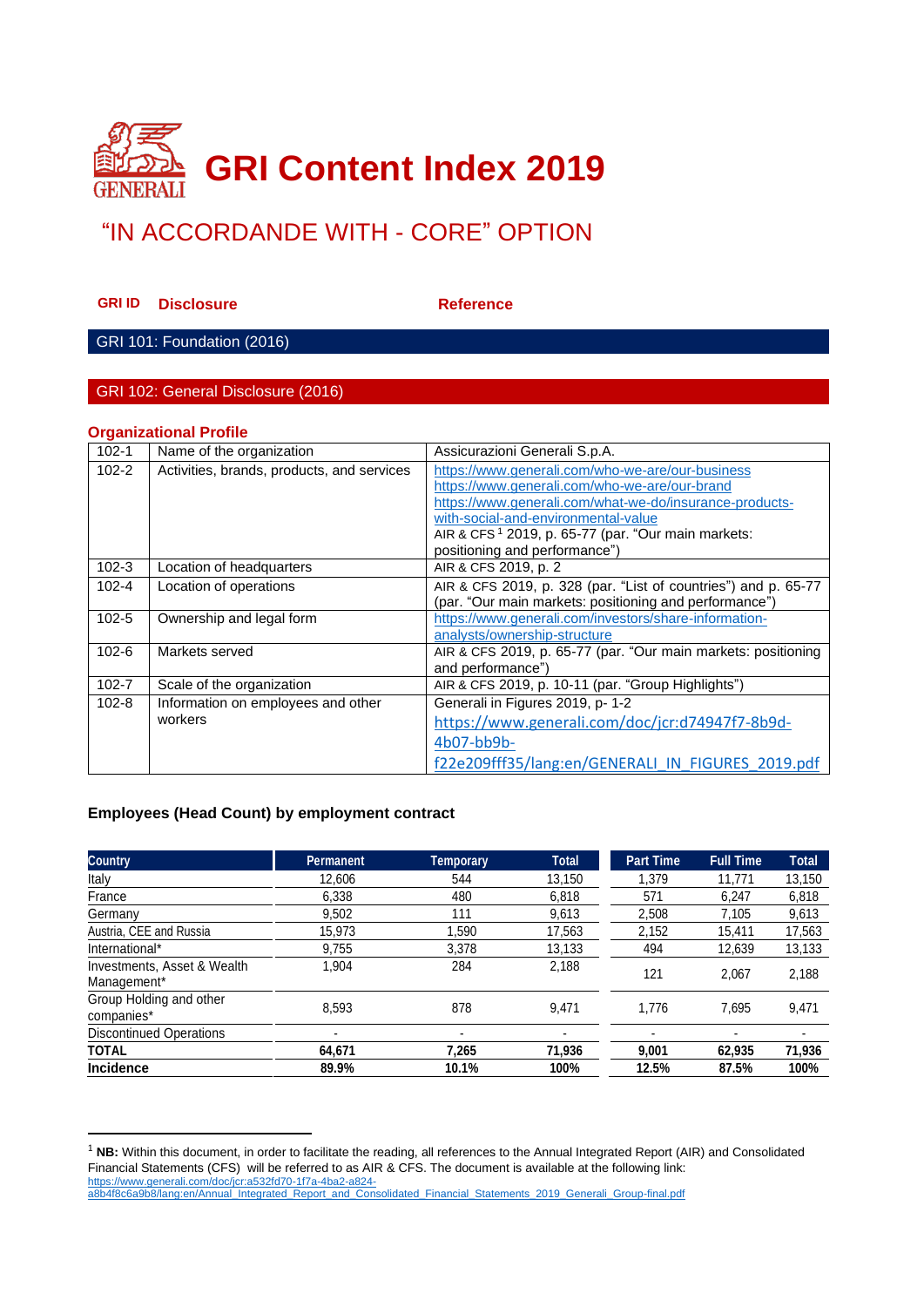#### **Female employees (Head Count) by employment of contract**

| <b>Country</b>                             | <b>Permanent</b> | Temporary | <b>Total</b> | <b>Part Time</b> | <b>Full Time</b> | <b>Total</b> |
|--------------------------------------------|------------------|-----------|--------------|------------------|------------------|--------------|
| Italy                                      | 5.391            | 296       | 5,687        | 1.229            | 4,458            | 5.687        |
| France                                     | 3.238            | 305       | 3.543        | 510              | 3,033            | 3.543        |
| Germany                                    | 4.884            | 62        | 4,946        | 2,229            | 2.717            | 4,946        |
| Austria, CEE and Russia                    | 8,786            | 1,115     | 9,901        | 1,751            | 8,150            | 9,901        |
| International*                             | 4,817            | 2.115     | 6,932        | 406              | 6,526            | 6,932        |
| Investments, Asset &<br>Wealth Management* | 842              | 96        | 938          | 112              | 826              | 938          |
| Group Holding and other<br>companies*      | 4.204            | 540       | 4.744        | 1.194            | 3.550            | 4,744        |
| <b>Discontinued Operations</b>             |                  |           |              |                  |                  |              |
| <b>TOTAL</b>                               | 32,162           | 4,529     | 36,691       | 7,431            | 29,260           | 36,691       |
| <b>Incidence</b>                           | 87.7%            | 12.3%     | 100%         | 20.3%            | 79.7%            | 100%         |

**\*Austria, CEE and Russia:** Austria, Czech Republic, Poland, Hungary, Slovakia, Serbia, Montenegro, Romania, Slovenia, Bulgaria, Croatia and Russia Regional Office

**International:** consisting of Spain, Switzerland, Americas & Southern Europe and Asia

**Investments, Asset & Wealth Management**: includes the main Group entities operating in investment advisory, asset management and financial planning;

**Group Holding and other companies:** Includes the Parent Company's management and coordination activities, including Group reinsurance, other financial holding companies, suppliers of international services not included in the previous geographical areas, Europ Assistance and Generali Global Business Lines (including Generali Global Corporate & Commercial and Generali Employee Benefits)

| $102 - 9$  | Supply Chain                                                    | https://www.generali.com/our-responsibilities/working-with-our-<br>suppliers<br>AIR & CFS 2019, p. 11 (par. "Our Distributors"), p. 32-33 (par.<br>"A strong brand").                                                                                                                                                                                   |
|------------|-----------------------------------------------------------------|---------------------------------------------------------------------------------------------------------------------------------------------------------------------------------------------------------------------------------------------------------------------------------------------------------------------------------------------------------|
| $102 - 10$ | Significant changes to the organization<br>and its supply chain | AIR & CFS 2019, p. 12-15 (par. "2019 key facts").                                                                                                                                                                                                                                                                                                       |
| 102-11     | Precautionary Principle or approach                             | AIR & CFS 2019, p. 104-106 (par. "Group Risk Management<br>System").                                                                                                                                                                                                                                                                                    |
| $102 - 12$ | <b>External initiatives</b>                                     | https://www.generali.com/our-responsibilities/responsible-<br>business/external-commitments                                                                                                                                                                                                                                                             |
| $102 - 13$ | Membership of associations                                      | Generali, through its public relations, commits to represent the<br>company at a political and administrative level and to adhere to<br>external initiatives and associations, in order to demonstrate its<br>commitment to society and the environment.<br>https://www.generali.com/our-responsibilities/responsible-<br>business/external-commitments |

#### **Strategy**

| 102-14 | Statement from senior decision-maker | AIR & CFS 2019, p. 6-7 ("Letter from the Chairman and the<br>Group CEO")                                   |
|--------|--------------------------------------|------------------------------------------------------------------------------------------------------------|
|        |                                      | https://www.generali.com/our-responsibilities/responsible-<br>business/charter sustainability commitments- |

#### **Ethics and Integrity**

| $102 - 16$ | Values, principles, standards, and | AIR & CFS 2019, p. 36-37 (par. "Our rules for running business |
|------------|------------------------------------|----------------------------------------------------------------|
|            | norms of behavior                  | with integrity")                                               |
|            |                                    | https://www.generali.com/our-responsibilities/responsible-     |
|            |                                    | business/code-of-conduct                                       |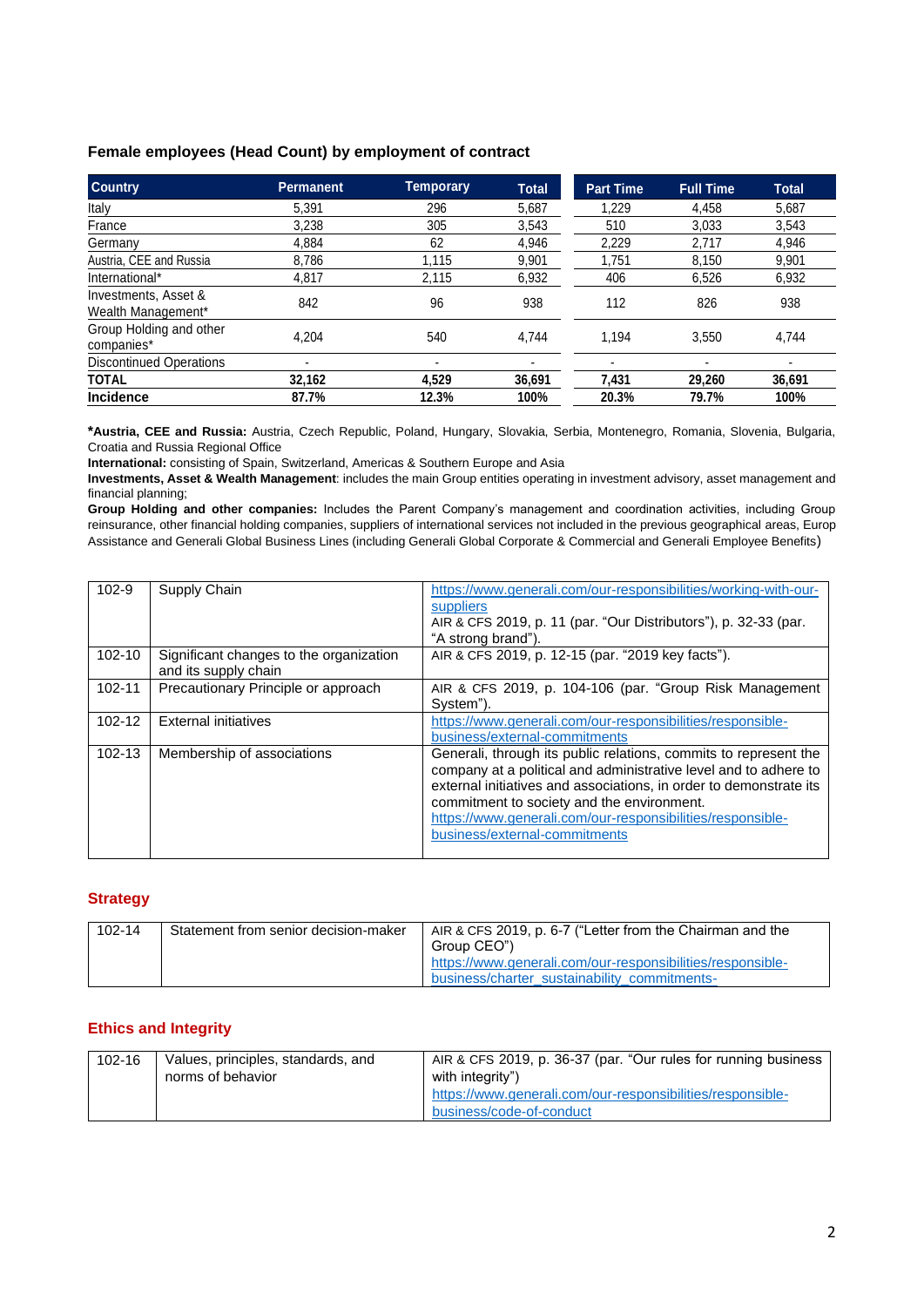#### **Governance**

| $102 - 18$ | Governance structure  | AIR & CFS 2019, p. 38-41 (par. "Our Governance) p.42-43 (par.<br>"Focus on the Board of Directors", "Focus on the Board of<br>Statutory Auditors")<br>https://www.generali.com/our-responsibilities/responsible-<br>business/governance-management<br>Corporate Governance and Share Ownership Report 2019 |
|------------|-----------------------|------------------------------------------------------------------------------------------------------------------------------------------------------------------------------------------------------------------------------------------------------------------------------------------------------------|
| 102-35     | Remuneration policies | AIR & CFS 2019, p. 44-45 (par. "Our Remuneration Policy").                                                                                                                                                                                                                                                 |

### **Stakeholder Engagement**

| 102-40     | List of stakeholder groups             | https://www.generali.com/our-responsibilities/responsible-<br>business/stakeholder-engagement                                                                                   |
|------------|----------------------------------------|---------------------------------------------------------------------------------------------------------------------------------------------------------------------------------|
| 102-41     | Collective bargaining agreements       | https://www.generali.com/our-responsibilities/responsible-<br>business/respecting-human-rights (par. "How we monitor<br>respect for human rights")                              |
| 102-42     | Identifying and selecting stakeholders | https://www.generali.com/our-responsibilities/responsible-<br>business/stakeholder-engagement                                                                                   |
| $102 - 43$ | Approach to stakeholder engagement     | https://www.generali.com/our-responsibilities/responsible-<br>business/stakeholder-engagement AIR & CFS 2019, p. 29 (par.<br>"Our People") and p. 32-33 (par. "A strong brand") |
| 102-44     | Key topics and concerns raised         | https://www.generali.com/our-responsibilities/responsible-<br>business/Materiality-Matrix                                                                                       |

# **Reporting Practice**

| $102 - 45$ | Entities included in the consolidated<br>financial statements | AIR & CFS 2019, p. 302-321 (par. "Subsidiaries Consolidated<br>line by line") and 322-327 (par. "Non-Consolidated Subsidiaries<br>and Associated Companies")<br>https://www.generali.com/our-<br>responsibilities/performance/data-and-performance                                                                                                                                                                                                                                                                                                                                            |
|------------|---------------------------------------------------------------|-----------------------------------------------------------------------------------------------------------------------------------------------------------------------------------------------------------------------------------------------------------------------------------------------------------------------------------------------------------------------------------------------------------------------------------------------------------------------------------------------------------------------------------------------------------------------------------------------|
| 102-46     | Defining<br>report content<br>and<br>topic<br>boundaries      | https://www.generali.com/our-responsibilities/responsible-<br>business/Materiality-Matrix<br>AIR & CFS 2019, p. 129-133 (par. "Consolidated Non-Financial<br>Statement")                                                                                                                                                                                                                                                                                                                                                                                                                      |
| 102-47     | List of material topics                                       | https://www.generali.com/our-responsibilities/responsible-<br>business/Materiality-Matrix AIR & CFS 2019, p. 131 (sec.<br>"Consolidated Non-Financial Statement")<br>Here we present the correlation table between material topics<br>and GRI Standards                                                                                                                                                                                                                                                                                                                                       |
| 102-48     | Restatements of information                                   | https://www.generali.com/doc/jcr:d74947f7-8b9d-4b07-bb9b-<br>f22e209fff35/lang:en/GENERALI_IN_FIGURES_2019.pdf<br>Generali in Figures 2019 (restated data has been labelled with<br>the symbol "R")                                                                                                                                                                                                                                                                                                                                                                                           |
| 102-49     | Changes in reporting                                          | In 2019, we developed the materiality analysis process<br>methodology by concentrating our efforts on the identification<br>and assessment of the mega trends. Compared to the<br>previous materiality analysis, this approach supports a<br>strategic interpretation of the context in which we operate, in a<br>forward-looking perspective. The focus is on the assessment<br>of the changes in the scenario that the Group and its<br>stakeholders consider as the most urgent. Consequently the<br>material topics identified have changed compared to the<br>previous reporting period. |
| 102-50     | Reporting period                                              | 1st January 2019 - 31st December 2019                                                                                                                                                                                                                                                                                                                                                                                                                                                                                                                                                         |
| 102-51     | Date of most recent report                                    | https://www.generali.com/info/download-<br>center/sustainability/bilanci                                                                                                                                                                                                                                                                                                                                                                                                                                                                                                                      |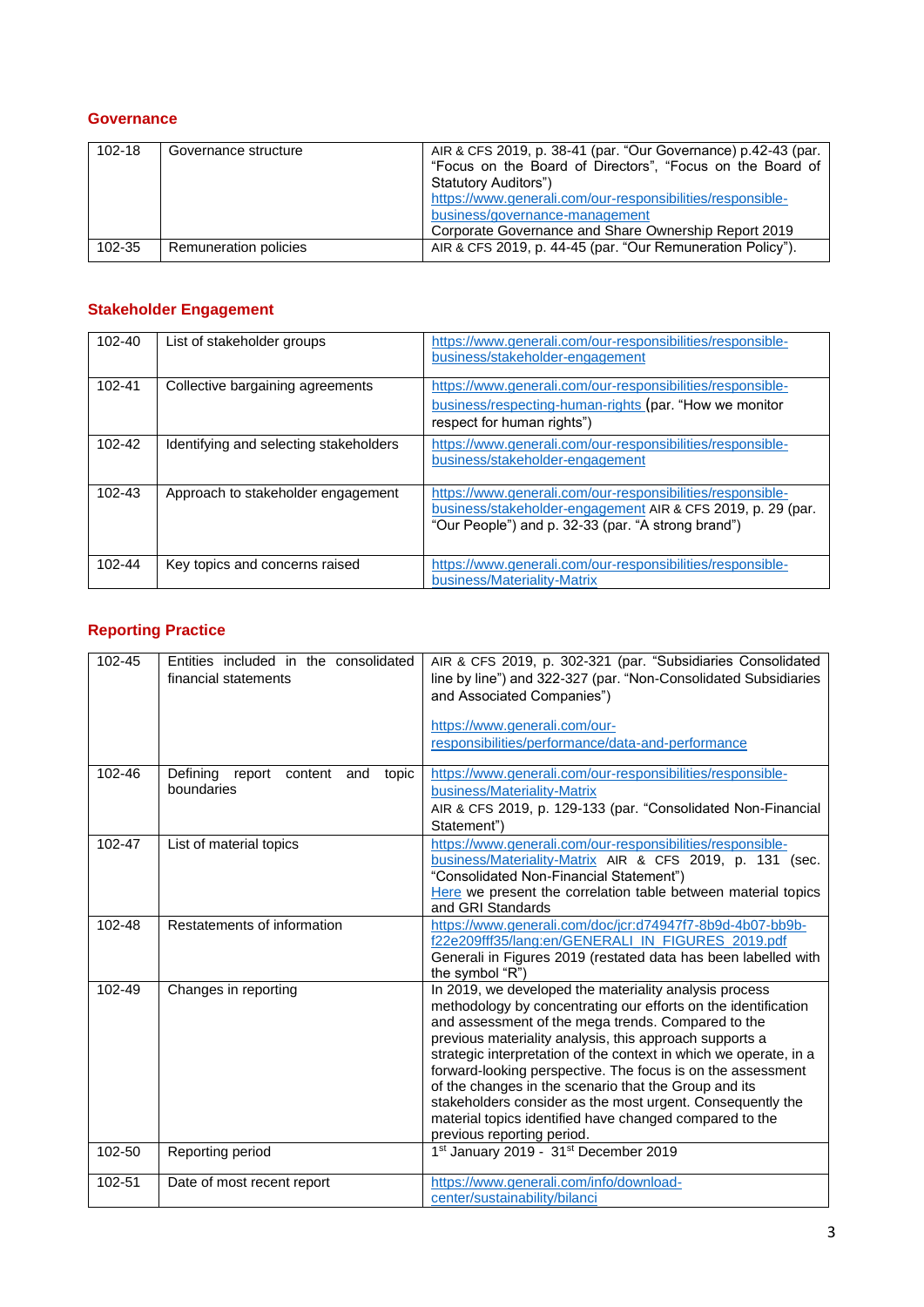| 102-52 | Reporting cycle                                             | Annual                                                                                                                                                                                                                                                                                                                                                                                                                                                                                                                                                                                                          |
|--------|-------------------------------------------------------------|-----------------------------------------------------------------------------------------------------------------------------------------------------------------------------------------------------------------------------------------------------------------------------------------------------------------------------------------------------------------------------------------------------------------------------------------------------------------------------------------------------------------------------------------------------------------------------------------------------------------|
| 102-53 | Contact point for questions regarding<br>the report         | AIR & CFS 2019, p. 368 (par. "Contacts")<br>https://www.generali.com/our-responsibilities/contacts                                                                                                                                                                                                                                                                                                                                                                                                                                                                                                              |
| 102-54 | Claims of reporting in accordance with<br>the GRI Standards | This Content Index refers to the sum of information provided in<br>the Annual Integrated Report and on the Company's website.<br>This report has been prepared in accordance with the GRI<br>Standards: Core option<br>https://www.generali.com/our-responsibilities/performance/how-<br>we-report<br>"Overall we report on sustainability both in the Annual Integrated<br>Report and on our website: to give an overview of our<br>sustainability reporting, we also publish a GRI Content<br>Index. This report has been prepared in accordance with the GRI<br>Standards: Core option." (par. "Frameworks") |
| 102-55 | <b>GRI</b> content index                                    | https://www.generali.com/our-responsibilities/performance/how-<br>we-report                                                                                                                                                                                                                                                                                                                                                                                                                                                                                                                                     |
| 102-56 | <b>External Assurance</b>                                   | AIR & CFS 2019, p. 137-139 (par. "Independent Auditor's<br>Report")                                                                                                                                                                                                                                                                                                                                                                                                                                                                                                                                             |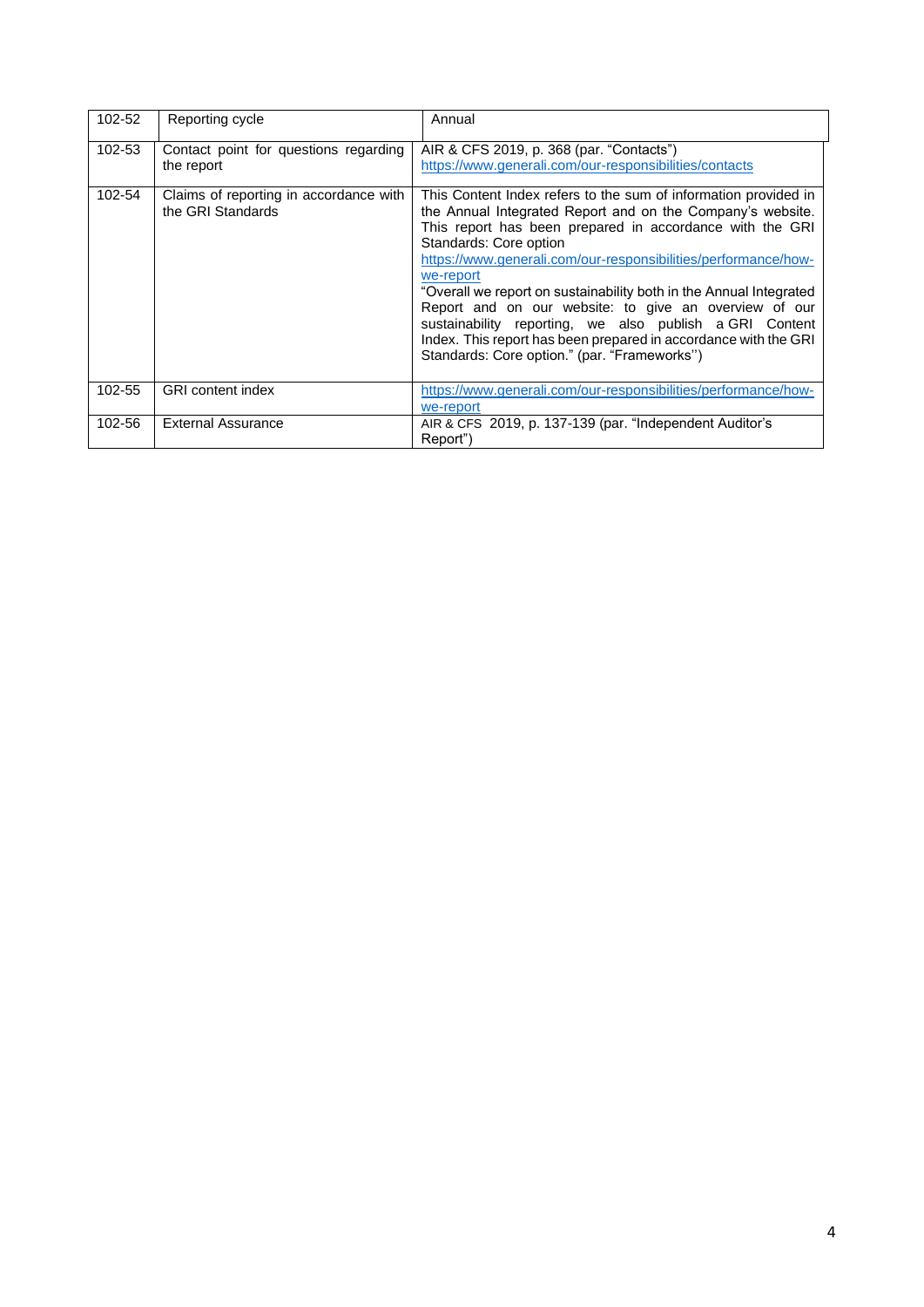# **Topic Specific Standards**

The correlation between material topics and GRI Standards is also presented in the table found [here](#page-12-0) GRI ID Disclosure **Contract Contract Contract Contract Contract Contract Contract Contract Contract Contract Contract Contract Contract Contract Contract Contract Contract Contract Contract Contract Contract Contract Contr** 

| <b>GRI 201: Economic Performance 2016</b><br><b>Material Topics: Climate Change; Pandemics and other extreme events</b> |                                                                                         |                                                                                                                                                                                              |  |
|-------------------------------------------------------------------------------------------------------------------------|-----------------------------------------------------------------------------------------|----------------------------------------------------------------------------------------------------------------------------------------------------------------------------------------------|--|
| $103 - 1$<br>$103 - 2$<br>$103 - 3$                                                                                     | Management Approach                                                                     | https://www.generali.com/it/our-responsibilities/our-<br>commitment-to-the-environment-and-climate<br>AIR & CFS 2019 p. 20-21. 113-115, 126                                                  |  |
| $201 - 2$                                                                                                               | Financial<br>Implications and<br>other risks and opportunities<br>due to climate change | https://www.generali.com/it/our-responsibilities/our-<br>commitment-to-the-environment-and-climate<br>AIR & CFS 2019, p. 20-21 (par. "Climate Change" and "Our<br>Management"), 113-115, 126 |  |
|                                                                                                                         | Operating result, combined<br>ratio, natural catastrophes<br>impact                     | AIR & CFS 2019, p. 88.90,91,93,110                                                                                                                                                           |  |

|           | <b>GRI 205: Anti-Corruption 2016</b><br>Material Topics: Regulatory complexity & need for an integrated governance |                                                               |  |  |
|-----------|--------------------------------------------------------------------------------------------------------------------|---------------------------------------------------------------|--|--|
| $103 - 1$ | Management Approach                                                                                                | AIR & CFS 2019, p. 36-37 (par. "Our rules for running         |  |  |
| $103 - 2$ |                                                                                                                    | business with integrity")                                     |  |  |
| $103 - 3$ |                                                                                                                    | https://www.generali.com/it/our-responsibilities/responsible- |  |  |
|           |                                                                                                                    | business/anti-corruption                                      |  |  |
| $205 - 2$ | Communications and training                                                                                        | https://www.generali.com/it/our-responsibilities/responsible- |  |  |
|           | about anti-corruption policies                                                                                     | business/anti-corruption                                      |  |  |
|           | and procedures                                                                                                     | AIR & CFS 2019, p. 36-37 (par. "Our rules for running         |  |  |
|           |                                                                                                                    | business with integrity")                                     |  |  |
| $205 - 3$ | Confirmed incidents of                                                                                             | https://www.generali.com/it/our-responsibilities/responsible- |  |  |
|           | corruption and actions taken                                                                                       | business/code-of-conduct                                      |  |  |

| <b>GRI 302: Energy 2016</b><br>Material Topics: Climate Change, Shortage of planet resources and shift to circular/sharing economy |                                               |                                                                                                                                        |  |  |
|------------------------------------------------------------------------------------------------------------------------------------|-----------------------------------------------|----------------------------------------------------------------------------------------------------------------------------------------|--|--|
| $103-1$<br>$103 - 2$<br>$103 - 3$                                                                                                  | Management Approach                           | https://www.generali.com/it/our-responsibilities/our-<br>commitment-to-the-environment-and-climate/energy                              |  |  |
| $302 - 1$                                                                                                                          | Energy consumption within<br>the organization | https://www.generali.com/it/our-responsibilities/our-<br>commitment-to-the-environment-and-climate/energy                              |  |  |
| $302 - 4$                                                                                                                          | Reduction of energy<br>consumption            | https://www.generali.com/it/our-responsibilities/our-<br>commitment-to-the-environment-and-climate/energy<br>(par. "Performance 2019") |  |  |

| GRI 305: Emissions 2016<br><b>Material Topics:</b> Climate Change, Shortage of planet resources and shift to circular/sharing economy |                                   |                                                                                                                                                                                                                                                                                                                                                                                                                                           |  |  |  |
|---------------------------------------------------------------------------------------------------------------------------------------|-----------------------------------|-------------------------------------------------------------------------------------------------------------------------------------------------------------------------------------------------------------------------------------------------------------------------------------------------------------------------------------------------------------------------------------------------------------------------------------------|--|--|--|
| 103-1<br>$103 - 2$<br>$103 - 3$                                                                                                       | Management Approach               | https://www.generali.com/it/our-responsibilities/our-<br>commitment-to-the-environment-and-climate/greenhouse-<br>gas-emissions                                                                                                                                                                                                                                                                                                           |  |  |  |
| $305 - 1$                                                                                                                             | Direct GHG emissions<br>(Scope 1) | https://www.generali.com/it/our-responsibilities/our-<br>commitment-to-the-environment-and-climate/greenhouse-<br>gas-emissions<br>Generali in Figures 2019, p. 4;<br>https://www.generali.com/doc/jcr:d74947f7-8b9d-4b07-<br>$bb9b$ -<br>f22e209fff35/lang:en/GENERALI IN FIGURES 2019.pdf<br>AIR & CFS 2019, p. 10 (sec. "Total Emissions") and p. 33<br>(par. "Objectives, metrics and results of managing climate<br>change impacts") |  |  |  |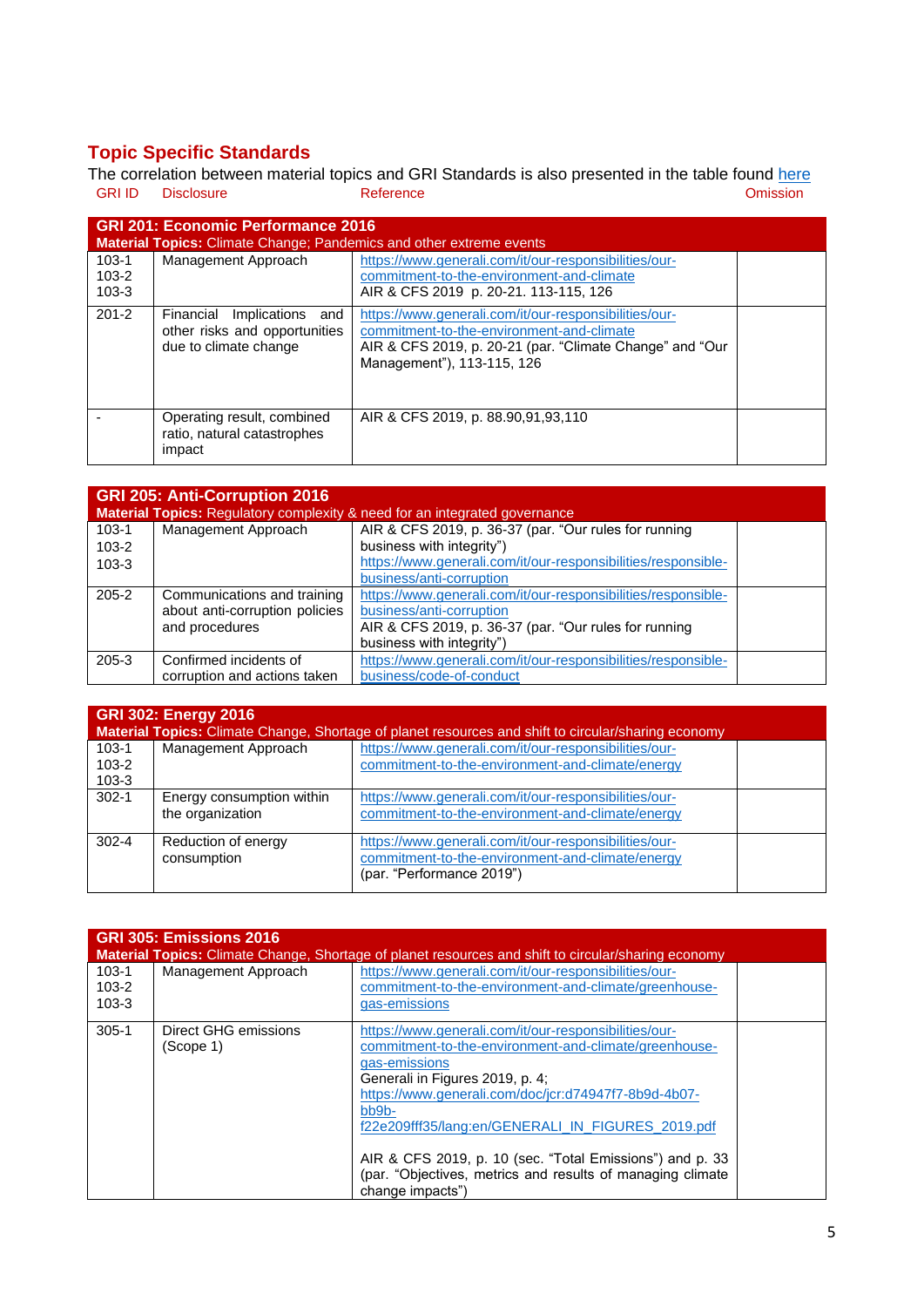| $305 - 2$ | <b>GHG</b><br>indirect<br>Energy<br>emissions (Scope 2) | https://www.generali.com/it/our-responsibilities/our-<br>commitment-to-the-environment-and-climate/greenhouse-<br>gas-emissions<br>Generali in Figures 2019, p. 4;<br>https://www.generali.com/doc/jcr:d74947f7-8b9d-4b07-<br>bb9b-<br>f22e209fff35/lang:en/GENERALI_IN_FIGURES_2019.pdf<br>AIR & CFS 2019, p. 10 (sec. "Total Emissions") p. 33 (par.<br>"Objectives, metrics and results of managing climate change<br>impacts") |  |
|-----------|---------------------------------------------------------|------------------------------------------------------------------------------------------------------------------------------------------------------------------------------------------------------------------------------------------------------------------------------------------------------------------------------------------------------------------------------------------------------------------------------------|--|
| $305 - 3$ | <b>GHG</b><br>indirect<br>Other<br>emissions (Scope 3)  | https://www.generali.com/it/our-responsibilities/our-<br>commitment-to-the-environment-and-climate/greenhouse-<br>gas-emissions<br>Generali in Figures 2019, p. 4;<br>https://www.generali.com/doc/jcr:d74947f7-8b9d-4b07-<br>bb9b-<br>f22e209fff35/lang:en/GENERALI_IN_FIGURES_2019.pdf<br>AIR & CFS 2019, p. 10 (sec. "Total Emissions") p. 33 (par.<br>"Objectives, metrics and results of managing climate change<br>impacts") |  |
| $305 - 5$ | Reduction of GHG emissions                              | https://www.generali.com/it/our-responsibilities/our-<br>commitment-to-the-environment-and-climate/greenhouse-<br>gas-emissions<br>AIR & CFS 2019, p. 10 (sec. "Total Emissions") p. 33 (par.<br>"Objectives, metrics and results of managing climate change<br>impacts"), p. 144 (note n.2 "Total emission reduction").                                                                                                           |  |

|                                     | GRI 401: Employment 2016<br><b>Material Topics:</b> Ageing and evolving social security; Emplyment dynamics and restructuring of business landscape;<br>Women empowerment and minorities inclusion |                                                                                                                                                                                                                                                                                                                                                                                                                                                                                                                                                                                                                                                                                                                                                                                                                                                                                                                                                                                                       |  |  |  |  |
|-------------------------------------|----------------------------------------------------------------------------------------------------------------------------------------------------------------------------------------------------|-------------------------------------------------------------------------------------------------------------------------------------------------------------------------------------------------------------------------------------------------------------------------------------------------------------------------------------------------------------------------------------------------------------------------------------------------------------------------------------------------------------------------------------------------------------------------------------------------------------------------------------------------------------------------------------------------------------------------------------------------------------------------------------------------------------------------------------------------------------------------------------------------------------------------------------------------------------------------------------------------------|--|--|--|--|
| $103 - 1$<br>$103 - 2$<br>$103 - 3$ | Management Approach                                                                                                                                                                                | Our workforce policies are based on the enhancement of<br>employees, professional development, protection of<br>worker's rights and respect for corporate values. The<br>principles and fundamental worker's rights are outlined in<br>the Generali Group Code of Conduct and reiterated in the<br>European Social Charter. These documents are based on<br>the Universal Declaration of Human Rights and the<br>Declaration of the International Labour Organization. All<br>staff is employed under a formal written employment<br>contract. No form of exploitation against workers, forced,<br>compulsory or child labor is tolerated. We also recognize<br>the right of our employees to join a trade union, to appoint<br>workers' representatives and to exercise their relative<br>functions (e.g. the right of collective bargaining), in<br>accordance with local regulations and practices. Our<br>employees are also provided with several benefits in<br>addition to their remuneration. |  |  |  |  |
| $401 - 1$                           | New employee hires and<br>employee turnover                                                                                                                                                        | 10,386 new employees (of whom 5.672 women) where<br>hired, and 8.225 (of whom 4,454 women) left. The total<br>recruitment rate was 14.4% (15.5% female recruitment rate)<br>and the turnover rate was 11.4% (12.1% female turnover<br>rate)                                                                                                                                                                                                                                                                                                                                                                                                                                                                                                                                                                                                                                                                                                                                                           |  |  |  |  |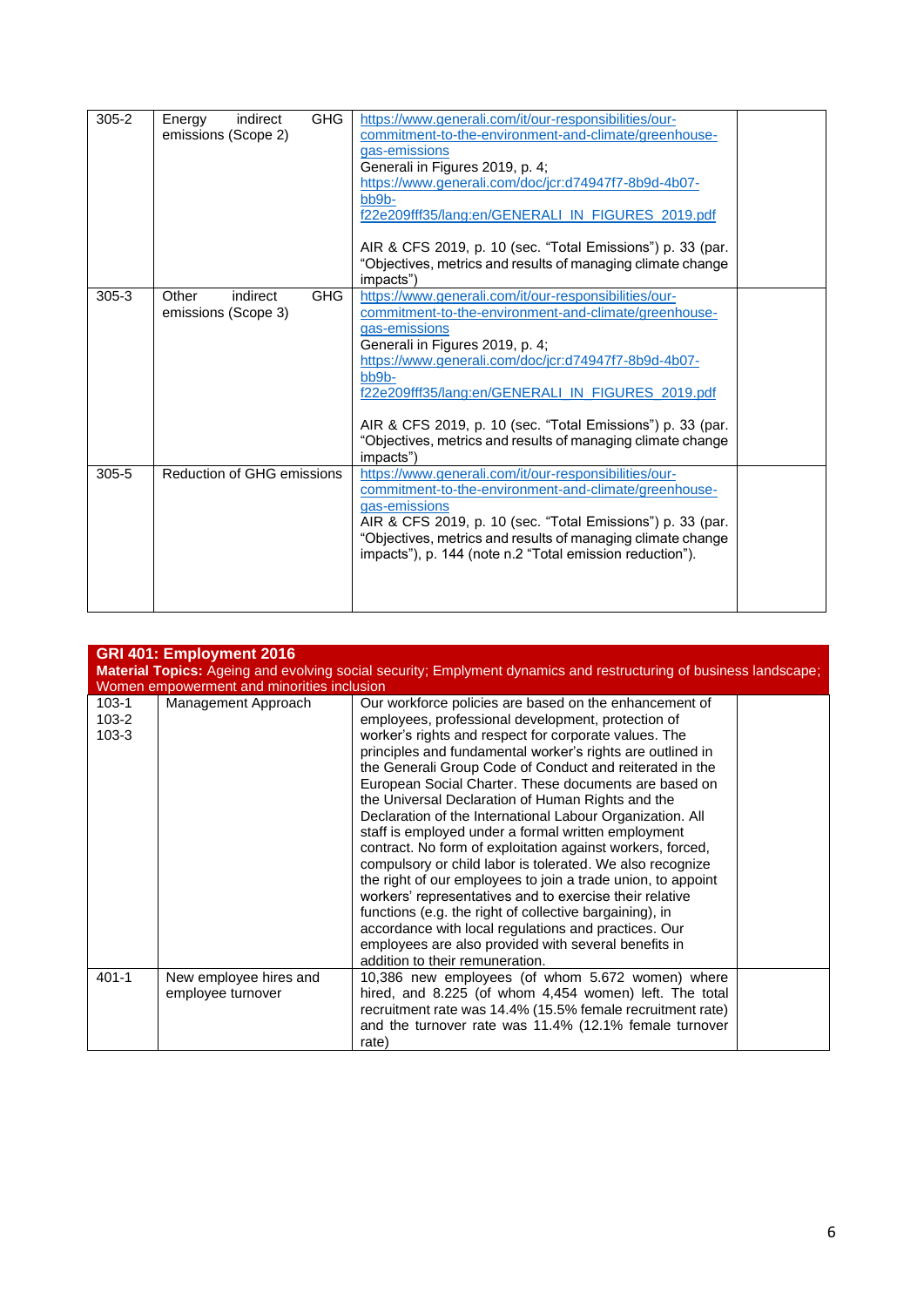#### **Recruitments and terminations 2019**

| <b>Country</b>                             |                     | $\leq 34$           |                     | $35 - 54$      |                     | >55          |                     | <b>Total</b> |
|--------------------------------------------|---------------------|---------------------|---------------------|----------------|---------------------|--------------|---------------------|--------------|
|                                            | <b>Recruitments</b> | <b>Terminations</b> | <b>Recruitments</b> | Terminations   | <b>Recruitments</b> | Terminations | <b>Recruitments</b> | Terminations |
| Italy                                      | 760                 | 401                 | 251                 | 290            | 8                   | 283          | 1.019               | 974          |
| France                                     | 654                 | 565                 | 281                 | 496            | 72                  | 196          | 1.007               | 1,257        |
| Germany                                    | 248                 | 60                  | 180                 | 151            | 20                  | 209          | 448                 | 420          |
| Austria, CEE and<br>Russia*                | 1,639               | 1.213               | 914                 | 994            | 103                 | 340          | 2,656               | 2,547        |
| International*                             | 2,400               | 1.484               | 1,437               | 977            | 120                 | 186          | 3,957               | 2,647        |
| Investments, Asset &<br>Wealth Management* | 104                 | 71                  | 41                  | 24             | 9                   | 18           | 154                 | 113          |
| Group Holding and<br>other companies*      | 826                 | 83                  | 303                 | 126            | 16                  | 58           | 1,145               | 267          |
| Discontinued<br>Operations                 |                     | $\blacksquare$      | $\blacksquare$      | $\blacksquare$ | ۰                   | ٠            |                     |              |
| <b>TOTAL</b>                               | 6.631               | 3.877               | 3.407               | 3.058          | 348                 | 1.290        | 10.386              | 8,225        |

#### **Recruitment and termination rate 2019**

| <b>Country</b>                             |                     | $\leq 34$                |                    | $35 - 54$    |                          | $>55$               |                     | <b>Total</b>        |
|--------------------------------------------|---------------------|--------------------------|--------------------|--------------|--------------------------|---------------------|---------------------|---------------------|
|                                            | <b>Recruitments</b> | <b>Terminations</b>      | <b>Recuirments</b> | Terminations | <b>Recruitments</b>      | <b>Terminations</b> | <b>Recruitments</b> | <b>Terminations</b> |
| Italy                                      | 38%                 | 20%                      | 3%                 | 3%           | $\overline{\phantom{0}}$ | 13%                 | 8%                  | 7%                  |
| France                                     | 38%                 | 33%                      | 8%                 | 13%          | 5%                       | 14%                 | 15%                 | 18%                 |
| Germany                                    | 17%                 | 4%                       | 3%                 | 3%           | 1%                       | 9%                  | 5%                  | 4%                  |
| Austria, CEE and<br>Russia*                | 34%                 | 25%                      | 9%                 | 10%          | 4%                       | 13%                 | 15%                 | 15%                 |
| International*                             | 50%                 | 31%                      | 21%                | 14%          | 9%                       | 14%                 | 30%                 | 20%                 |
| Investments, Asset &<br>Wealth Management* | 23%                 | 16%                      | 3%                 | 2%           | 4%                       | 8%                  | 7%                  | 5%                  |
| Group Holding and<br>other companies*      | 24%                 | 2%                       | 6%                 | 2%           | 2%                       | 7%                  | 12%                 | 3%                  |
| Discontinued<br>Operations                 |                     | $\overline{\phantom{a}}$ | ٠                  | ٠            | $\overline{\phantom{0}}$ |                     | -                   |                     |
| <b>TOTAL</b>                               | 36%                 | 21%                      | 8%                 | 7%           | 3%                       | 12%                 | 14%                 | 11%                 |

#### **Female employees Recruitment and terminations 2019**

Percentage calculated on the total number of recruitments and terminations in the different countries represented

| <b>Country</b>                     | Recruitments (n) | <b>Recruitments (%)</b> | Terminations (n) | Terminations (%) |
|------------------------------------|------------------|-------------------------|------------------|------------------|
| Italy                              | 486              | 48%                     | 394              | 40%              |
| France                             | 440              | 44%                     | 688              | 55%              |
| Germany                            | 216              | 48%                     | 206              | 49%              |
| Austria, CEE and Russia*           | 1.649            | 62%                     | 1.565            | 61%              |
| International*                     | 2.349            | 59%                     | 1.445            | 55%              |
| Investments, Asset & Wealth        | 66               | 43%                     | 44               | 39%              |
| Management*                        |                  |                         |                  |                  |
| Group Holding and other companies* | 466              | 41%                     | 112              | 42%              |
| <b>Discontinued Operations</b>     |                  |                         | ۰                |                  |
| <b>TOTAL</b>                       | 5.672            | 55%                     | 4.454            | 54%              |

#### **Female employees Recruitment and Termination Rate 2019**

Percentage calculated on the total number of female employees

| <b>Country</b>                          | <b>Recruitments</b> | <b>Terminations</b>      |
|-----------------------------------------|---------------------|--------------------------|
| Italy                                   | 9%                  | 7%                       |
| France                                  | 12%                 | 19%                      |
| Germany                                 | 4%                  | 4%                       |
| Austria, CEE and Russia*                | 17%                 | 16%                      |
| International*                          | 34%                 | 21%                      |
| Investments, Asset & Wealth Management* | 7%                  | 5%                       |
| Group Holding and other companies*      | 10%                 | 2%                       |
| <b>Discontinued Operations</b>          | -                   | $\overline{\phantom{0}}$ |
| <b>TOTAL</b>                            | 15%                 | 12%                      |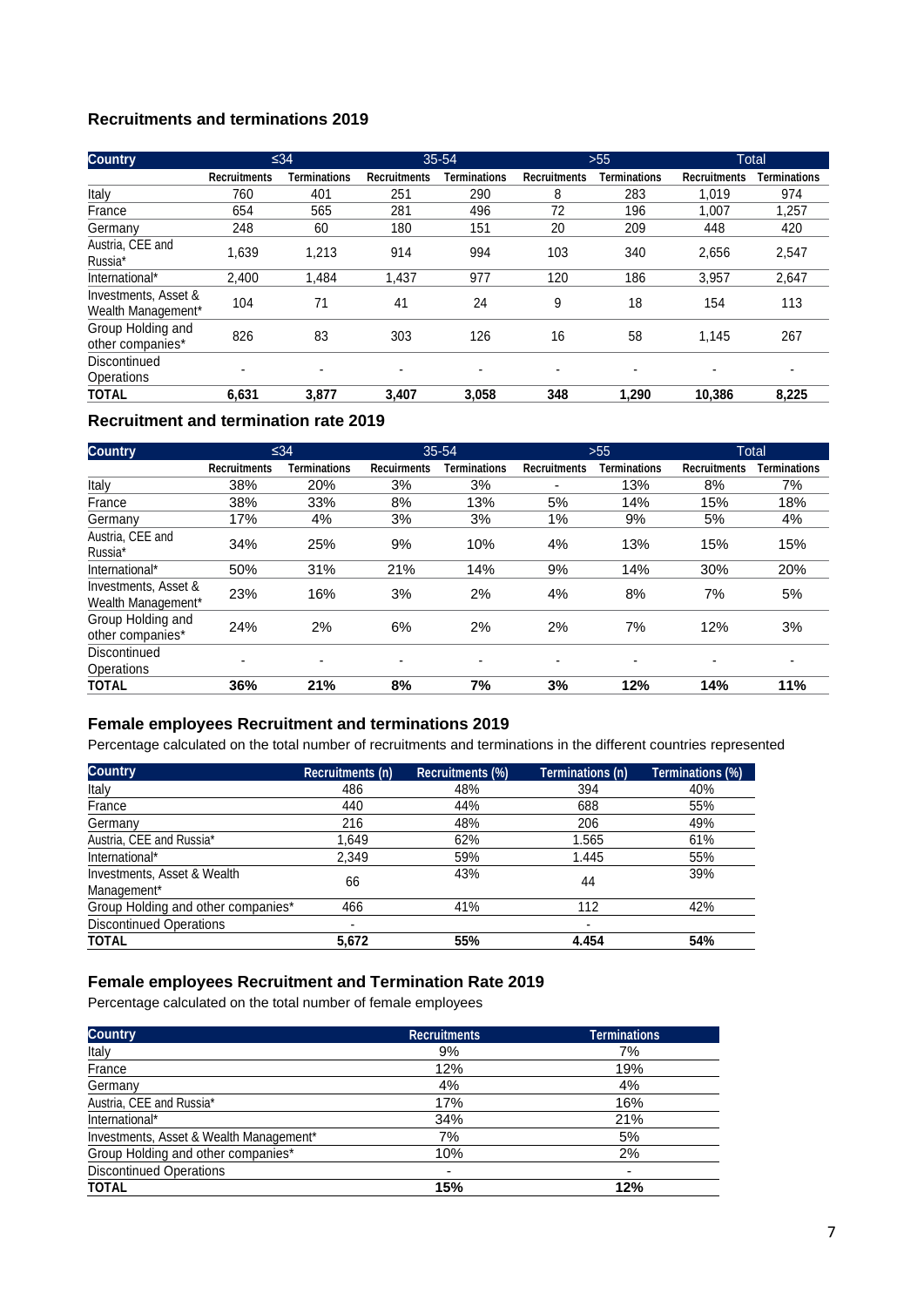\***Austria, CEE and Russia:** Austria, Czech Republic, Poland, Hungary, Slovakia, Serbia, Montenegro, Romania, Slovenia, Bulgaria, Croatia and Russia Regional Office;

**International**: consisting of Spain, Switzerland, Americas & Southern Europe and Asia**;**

**Investments, Asset & Wealth Management**: includes the main Group entities operating in investment advisory, asset management and financial planning;

**Group Holding and other companies**: Includes the Parent Company's management and coordination activities, including Group reinsurance, other financial holding companies, suppliers of international services not included in the previous geographical areas, Europ Assistance and Generali Global Business Lines (including Generali Global Corporate & Commercial and Generali Employee Benefits).

#### **GRI 404: Training and Education 2016 Material Topics:** Digital transformation and cybersecurity; Ageing and evolving social security; Growing expectations

|                                     | towards corporate purpose, sustainability practices and transparency; Women empowerment and minorities inclusion |                                                                                           |  |  |  |  |
|-------------------------------------|------------------------------------------------------------------------------------------------------------------|-------------------------------------------------------------------------------------------|--|--|--|--|
| $103 - 1$<br>$103 - 2$<br>$103 - 3$ | Management Approach                                                                                              | https://www.generali.com/it/our-<br>responsibilities/investing-in-our-<br>people/training |  |  |  |  |
|                                     |                                                                                                                  | AIR & CFS 2019, p. 30-31 (par. "Our<br>People")                                           |  |  |  |  |
| $404 - 1$                           | Average hours of training per year per<br>employee                                                               | AIR & CFS 2019, p. 31                                                                     |  |  |  |  |

# **36.4**

**Average hours of training**



**38.6** Average hours of training per capita



**39.4** Average hours of training per capita **managers**

**30.3** Average hours of training per capita **employees**

**53.8** Average hours of training per capita **sales force on payroll**

| 404-2 | Programs for upgrading employee skills<br>and transition assistance programs                           | AIR & CFS 2019, p. 30-31 (par. "Our<br>People")<br>https://www.generali.com/it/our-<br>responsibilities/investing-in-our-<br>people/training                                                                                                                          |                                                                |
|-------|--------------------------------------------------------------------------------------------------------|-----------------------------------------------------------------------------------------------------------------------------------------------------------------------------------------------------------------------------------------------------------------------|----------------------------------------------------------------|
| 404-3 | receiving<br>Percentage of employees<br>performance<br>regular<br>and<br>career<br>development reviews | In 2019, 99%** of our employees were<br>involved in a performance assessment<br>program, feedback dialogue and<br>development plan.<br>Annual Integrated Report and Consolidated<br>Financial Statements 2019 p. 30 (par. "Full<br>Performance Management Framework") | The<br>breakdown by<br>gender is not<br>currently<br>available |

\*\* The data exclusively refer to Group companies, equal to 57,438 employees (80% of the total), within the scope of the Group Performance Management process

#### **Performance Assessment 2019**

| <b>Performance Assessment</b> | Total (%) |
|-------------------------------|-----------|
| Managers                      | 100%      |
| Employees                     | 98%       |
| Sales force on payroll        | 100%      |
| Other                         | 99%       |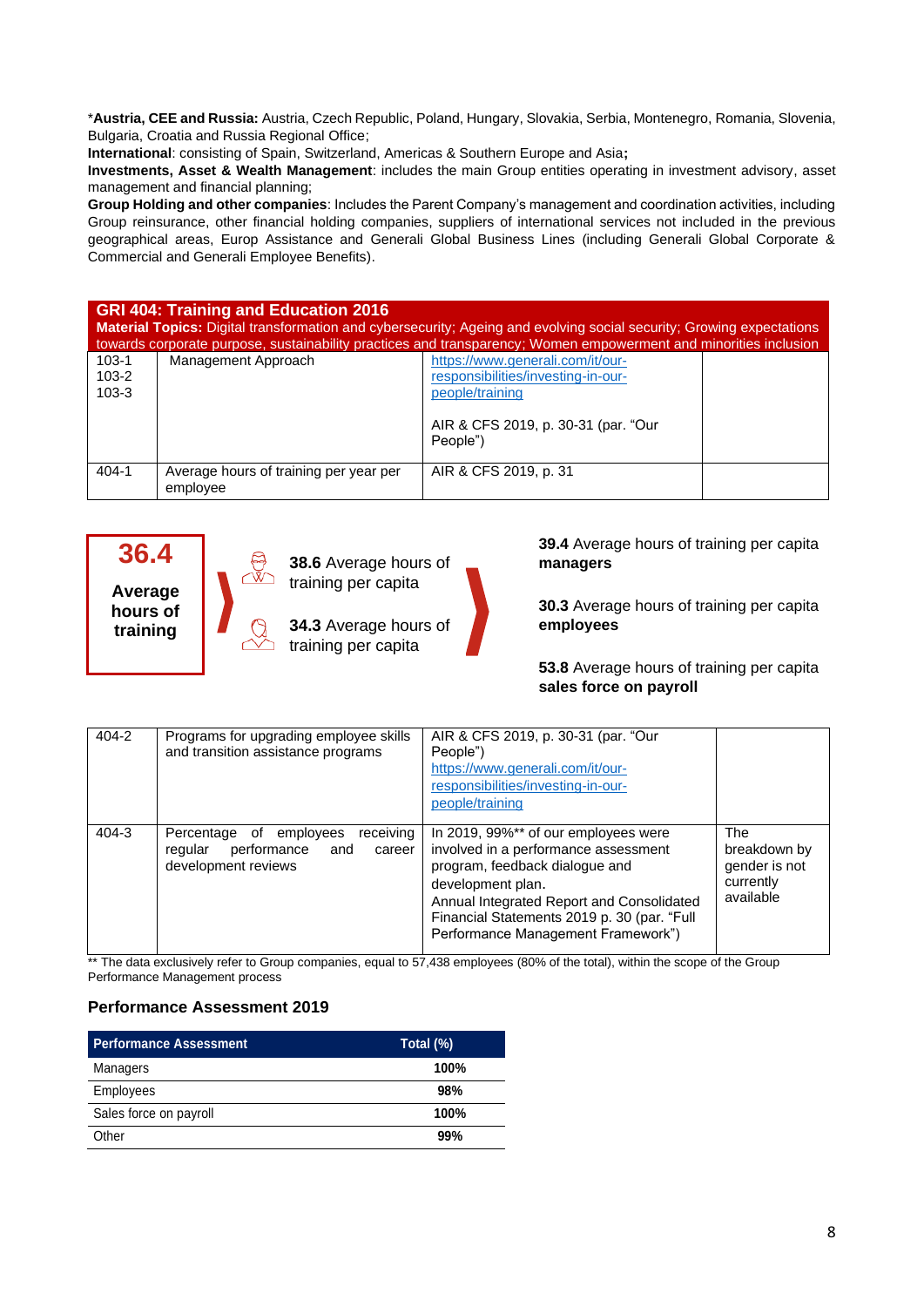|                      | <b>GRI 405: Diversity and Equal Opportunity 2016</b><br>Material Topics: Ageing and evolving social security; Women empowerment and minorities inclusion |                                                                                             |  |  |  |  |
|----------------------|----------------------------------------------------------------------------------------------------------------------------------------------------------|---------------------------------------------------------------------------------------------|--|--|--|--|
| $103-1$<br>$103 - 2$ | Management Approach                                                                                                                                      | AIR & CFS 2019, p. 29 (par. "Our people");<br>https://www.generali.com/it/work-with-us/Get- |  |  |  |  |
| $103 - 3$            |                                                                                                                                                          | to-know-us/diverse-and-inclusive                                                            |  |  |  |  |
|                      |                                                                                                                                                          |                                                                                             |  |  |  |  |
| $405 - 1$            | Diversity of governance bodies and                                                                                                                       | AIR & CFS 2019, p. 42-43 (par. "Focus on                                                    |  |  |  |  |
|                      | employees                                                                                                                                                | the Board of Directors")                                                                    |  |  |  |  |

# **Employees by level 2019**

| <b>Contry</b>                              | <b>Managers</b> | <b>Employees</b> | Sales force on payroll | <b>Other</b> | <b>Total</b> |
|--------------------------------------------|-----------------|------------------|------------------------|--------------|--------------|
| Italy                                      | 183             | 6,453            | 6,446                  | 68           | 13,150       |
| France                                     | 124             | 4,915            | 1.779                  | $\,$         | 6,818        |
| Germany                                    | 161             | 9,042            | 410                    | $\,$         | 9,613        |
| Austria, CEE e Russia                      | 313             | 12,509           | 4,726                  | 15           | 17,563       |
| International*                             | 368             | 9,824            | 2,939                  | 2            | 13,133       |
| Investments, Asset &<br>Wealth Management* | 192             | 1.870            | 95                     | 31           | 2,188        |
| Group Holding and other<br>companies*      | 537             | 8,356            | 435                    | 143          | 9,471        |
| <b>Discontinued Operations</b>             | ۰               | -                |                        | -            |              |
| <b>TOTAL</b>                               | 1.878           | 52,969           | 16,830                 | 259          | 71,936       |

# **Female employees by level 2019**

| <b>Contry</b>                              | <b>Managers</b> | <b>Employees</b> | Sales force on payroll | <b>Other</b> | <b>Total</b> |
|--------------------------------------------|-----------------|------------------|------------------------|--------------|--------------|
| Italy                                      | 27              | 3,114            | 2.541                  | 5            | 5,687        |
| France                                     | 42              | 2,978            | 523                    |              | 3,543        |
| Germany                                    | 31              | 4.861            | 54                     |              | 4,946        |
| Austria, CEE e Russia                      | 99              | 7,527            | 2,275                  |              | 9,901        |
| International*                             | 104             | 5,349            | 1,478                  |              | 6,932        |
| Investments, Asset &<br>Wealth Management* | 37              | 881              | 20                     |              | 938          |
| Group Holding and other<br>companies*      | 125             | 4,304            | 241                    | 74           | 4,744        |
| <b>Discontinued Operations</b>             | $\blacksquare$  | -                |                        |              |              |
| <b>TOTAL</b>                               | 465             | 29,014           | 7,132                  | 80           | 36,691       |

# **Employees by age bracket 2019**

| <b>Country</b>                             | ≤34                      | 35-54 | $\geq 55$ |
|--------------------------------------------|--------------------------|-------|-----------|
| Italy                                      | 15%                      | 68%   | 16%       |
| France                                     | 25%                      | 54%   | 21%       |
| Germany                                    | 15%                      | 61%   | 24%       |
| Austria, CEE e Russia                      | 27%                      | 57%   | 15%       |
| International*                             | 36%                      | 53%   | 10%       |
| Investments, Asset & Wealth<br>Management* | 21%                      | 68%   | 11%       |
| Group Holding and other<br>companies*      | 36%                      | 55%   | 9%        |
| <b>Discontinued Operations</b>             | $\overline{\phantom{0}}$ |       |           |
| <b>TOTAL</b>                               | 26%                      | 59%   | 15%       |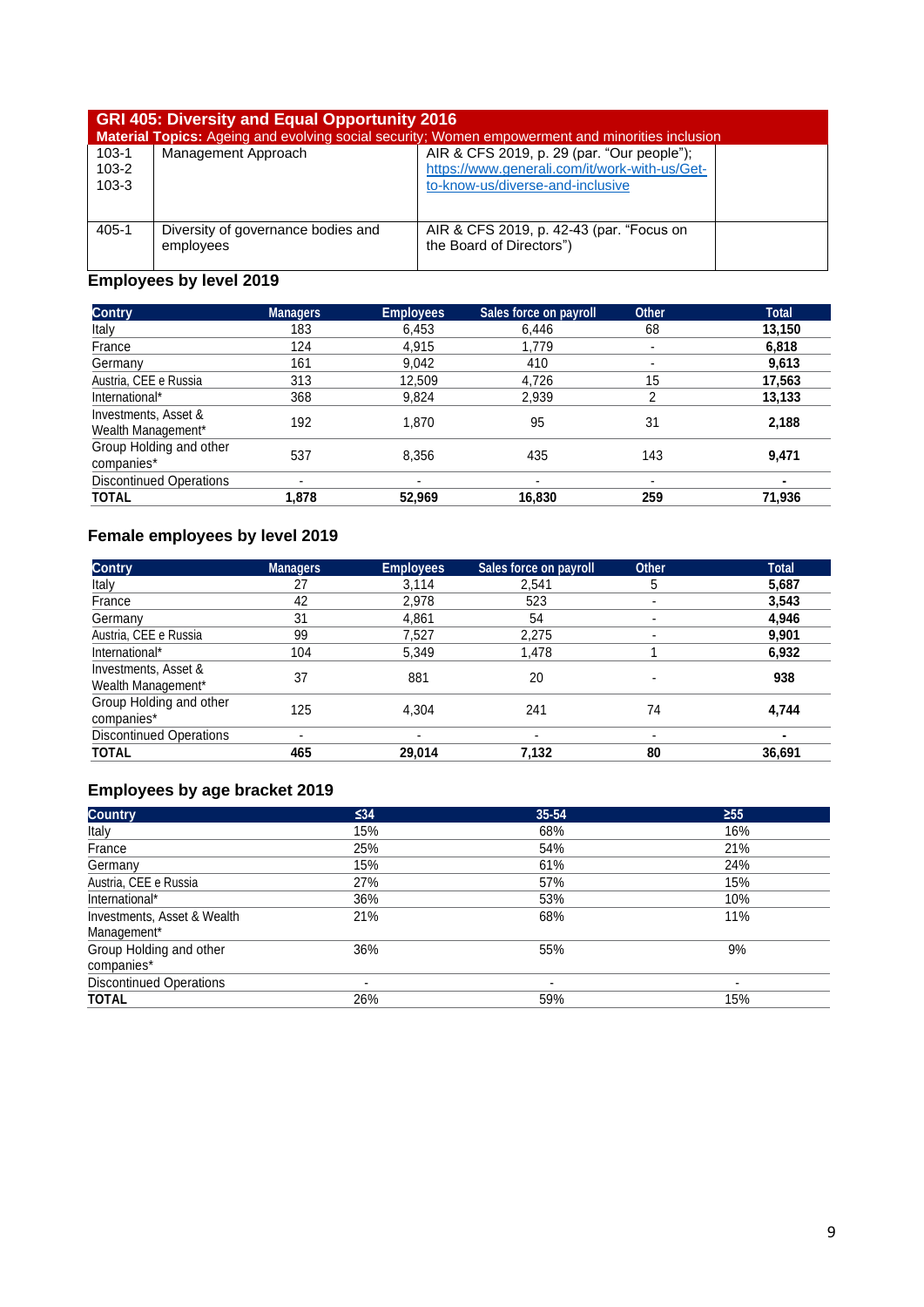#### **Female employees by age bracket 2019**

| <b>Country</b>                             | ≤34                      | $35 - 54$                | $\geq 55$                |
|--------------------------------------------|--------------------------|--------------------------|--------------------------|
| Italy                                      | 46%                      | 45%                      | 31%                      |
| France                                     | 55%                      | 52%                      | 49%                      |
| Germany                                    | 58%                      | 53%                      | 43%                      |
| Austria, CEE e Russia*                     | 57%                      | 59%                      | 48%                      |
| International*                             | 58%                      | 52%                      | 39%                      |
| Investments, Asset &<br>Wealth Management* | 43%                      | 44%                      | 38%                      |
| Group Holding and other<br>companies*      | 55%                      | 49%                      | 39%                      |
| <b>Discontinued Operations</b>             | $\overline{\phantom{0}}$ | $\overline{\phantom{0}}$ | $\overline{\phantom{0}}$ |
| <b>TOTAL</b>                               | 55%                      | 52%                      | 42%                      |

\***Austria, CEE and Russia:** Austria, Czech Republic, Poland, Hungary, Slovakia, Serbia, Montenegro, Romania, Slovenia, Bulgaria, Croatia and Russia Regional Office;

**International**: consisting of Spain, Switzerland, Americas & Southern Europe and Asia**;**

**Investments, Asset & Wealth Management**: includes the main Group entities operating in investment advisory, asset management and financial planning;

**Group Holding and other companies**: Includes the Parent Company's management and coordination activities, including Group reinsurance, other financial holding companies, suppliers of international services not included in the previous geographical areas, Europ Assistance and Generali Global Business Lines (including Generali Global Corporate & Commercial and Generali Employee Benefits).

| 405-2                                                  | Ratio of basic salary and remuneration of<br>women to men | See the table below |
|--------------------------------------------------------|-----------------------------------------------------------|---------------------|
| <b>Employee Level</b>                                  |                                                           | <b>Ratio</b>        |
| Executive Level (base salary only)                     |                                                           | 0,79                |
| Management level (base salary only)*                   |                                                           | 0,75                |
| Management level (base level + other cash incentives)* |                                                           | 0,75                |
| Non-management level*                                  |                                                           | 0,85                |

\*The data refers to the insurance companies operating in Italy, Germany, France, Czech Republic, Austria, Spain, Switzerland; with the exception of those in the Europ Assistance group

#### **GRI 413: Local Communities 2016**

**Material Topics:** Growing expectations towards corporate purpose, sustainability practices and transparency; Ageing and evolving social security; Increasing inequality and reducing social mobility; Women empowerment and minorities inclusion

| $103 - 1$<br>$103 - 2$<br>$103 - 3$ | Management approach                                                                           | https://www.generali.com/it/our-<br>responsibilities/supporting-our-<br><b>communities</b>                                                          |  |
|-------------------------------------|-----------------------------------------------------------------------------------------------|-----------------------------------------------------------------------------------------------------------------------------------------------------|--|
| $413 - 1$                           | Operations with local community<br>engagement, impact assessments and<br>development programs | AIR & CFS 2019, p. 34-35 (par. "The<br>Human Safety Net")                                                                                           |  |
| <b>FS14</b>                         | Initiatives to improve access to financial<br>services for disadvantaged people               | https://www.generali.com/what-we-<br>do/insurance-products-with-social-and-<br>environmental-value (par. "Products of<br>significant social value") |  |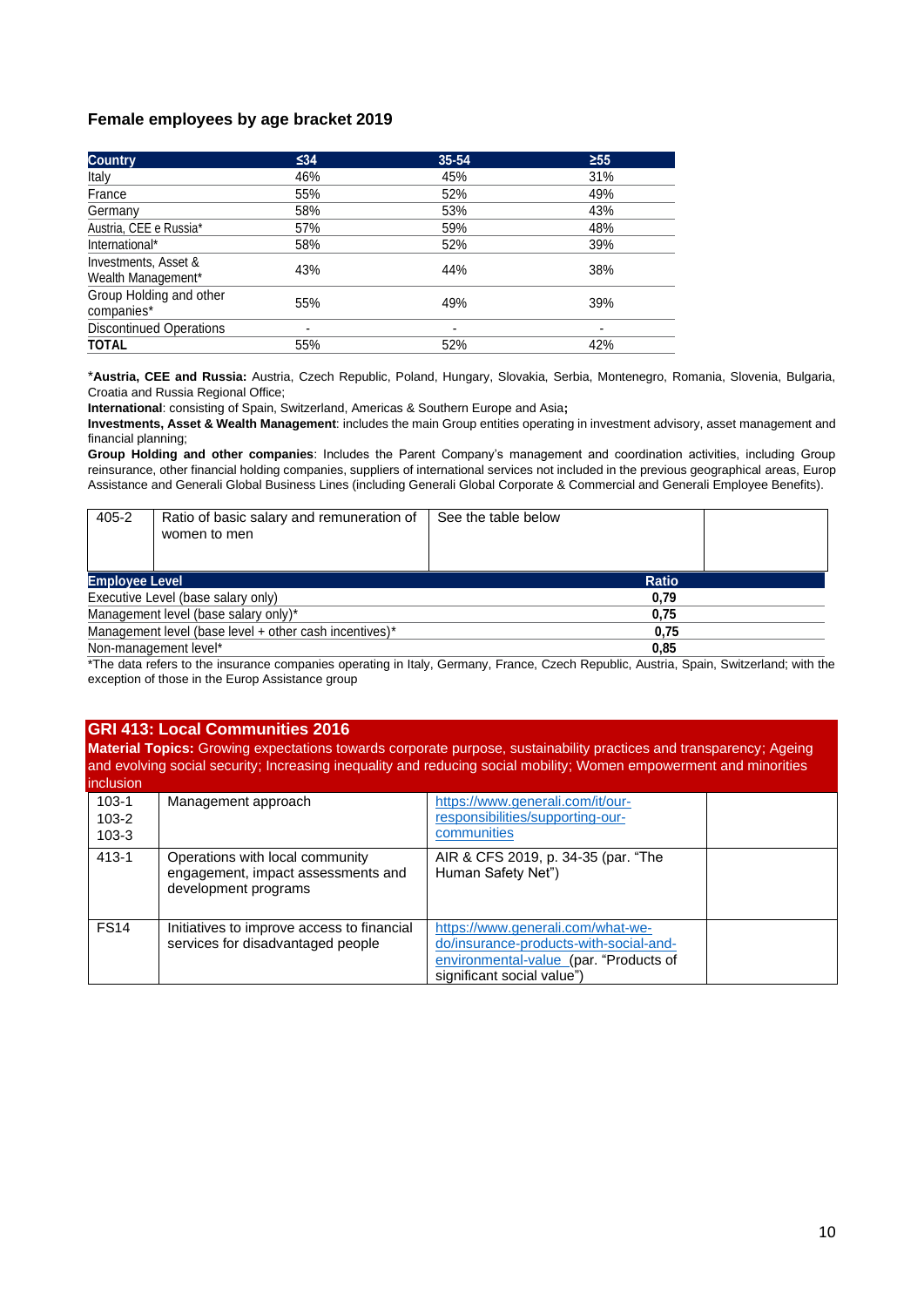|                                                                                                                | <b>Topic: Product portfolio</b>                                                                                |                                           |  |  |
|----------------------------------------------------------------------------------------------------------------|----------------------------------------------------------------------------------------------------------------|-------------------------------------------|--|--|
|                                                                                                                | Material Topics: Climate Change; Shortage of planet resources and shift to circular/sharing economy; Change in |                                           |  |  |
| healthcare needs and services; Evolving lifestyle and consumption patterns; Increasing inequality and reducing |                                                                                                                |                                           |  |  |
|                                                                                                                | social mobility; Employment dynamics and restructuring of business landscape                                   |                                           |  |  |
| $103-1$                                                                                                        | Management approach                                                                                            | https://www.generali.com/it/what-we-      |  |  |
| $103 - 2$                                                                                                      |                                                                                                                | do/insurance-products-with-social-and-    |  |  |
| $103 - 3$                                                                                                      |                                                                                                                | environmental-value                       |  |  |
| $FS7*$                                                                                                         | Monetary value of products and services                                                                        | The premiums from insurance products      |  |  |
|                                                                                                                | designed to deliver a specific social                                                                          | with particular social value represented  |  |  |
|                                                                                                                | benefit for each business line broken                                                                          | 19.9% of total gross direct premiums.     |  |  |
|                                                                                                                | down by purpose                                                                                                | https://www.generali.com/our-             |  |  |
|                                                                                                                |                                                                                                                | responsibilities/performance/data-and-    |  |  |
|                                                                                                                |                                                                                                                | performance                               |  |  |
|                                                                                                                |                                                                                                                | Generali in Figures 2019, p.3             |  |  |
|                                                                                                                |                                                                                                                | https://www.generali.com/doc/jcr:d74947f  |  |  |
|                                                                                                                |                                                                                                                | 7-8b9d-4b07-bb9b-                         |  |  |
|                                                                                                                |                                                                                                                | f22e209fff35/lang:en/GENERALI_IN_FIG      |  |  |
|                                                                                                                |                                                                                                                | <b>URES</b> 2019.pdf                      |  |  |
|                                                                                                                |                                                                                                                | AIR & CFS 2019, p. 10 (sec. "Gross        |  |  |
|                                                                                                                |                                                                                                                | Written Premiums") and p. 50 (sec. "NFS") |  |  |
| FS8*                                                                                                           | Monetary value of products and services                                                                        | The premiums from insurance products      |  |  |
|                                                                                                                | designed to deliver a specific                                                                                 | with particular environmental value       |  |  |
|                                                                                                                | environmental benefit for each business                                                                        | represented 1.95% of total gross direct   |  |  |
|                                                                                                                | line broken down by purpose                                                                                    | premiums.                                 |  |  |
|                                                                                                                |                                                                                                                | https://www.generali.com/our-             |  |  |
|                                                                                                                |                                                                                                                | responsibilities/performance/data-and-    |  |  |
|                                                                                                                |                                                                                                                | performance                               |  |  |
|                                                                                                                |                                                                                                                | Generali in Figures 2019, p.3             |  |  |
|                                                                                                                |                                                                                                                | https://www.generali.com/doc/jcr:d74947f  |  |  |
|                                                                                                                |                                                                                                                | 7-8b9d-4b07-bb9b-                         |  |  |
|                                                                                                                |                                                                                                                | f22e209fff35/lang:en/GENERALI_IN_FIG      |  |  |
|                                                                                                                |                                                                                                                | <b>URES 2019.pdf</b>                      |  |  |
|                                                                                                                |                                                                                                                | AIR & CFS 2019, p. 10 (sec. "Gross        |  |  |
|                                                                                                                |                                                                                                                | Written Premiums") and p. 50 (sec. "NFS") |  |  |

\*The definitions of social and environmental products were reviewed in 2019 in order to meet the different stakeholder's requests and reflect the market evolution in terms of sustainability. Therefore, the change in premiums from social and environmental products is calculated on 2018 data restated. Premiums from social and environmental products refer to a higher number of consolidated companies compared to2018 that represent 98.5% of the total gross direct written premiums. For further details, refer to page 50 of the Annual Integrated Report 2019

|                                 | <b>Topic: Active Ownership</b><br><b>Material Topics:</b> Climate Change; Growing expectations towards corporate purpose, sustainability practices and<br>transparency    |                                                                                                                                                                                                                      |  |  |
|---------------------------------|---------------------------------------------------------------------------------------------------------------------------------------------------------------------------|----------------------------------------------------------------------------------------------------------------------------------------------------------------------------------------------------------------------|--|--|
| 103-1<br>$103 - 2$<br>$103 - 3$ | Management Approach                                                                                                                                                       | Annual Integrated Report and<br>Consolidated Financial Statements 2019,<br>p. 58 (sec. "Responsible Investments")<br>https://www.generali.com/it/our-<br>responsibilities/responsible-investments                    |  |  |
| <b>FS10</b>                     | Percentage and number of companies<br>held in the institution's portfolio with<br>which the reporting organization has<br>interacted on environmental or social<br>issues | Annual Integrated Report and<br>Consolidated Financial Statements 2019,<br>p. 59 (sec. "Responsible Investments")<br>https://www.generali.com/our-<br>responsibilities/responsible-<br>investments/Voting-activities |  |  |
| <b>FS11</b>                     | Percentage of assets subject to positive<br>and negative environmental or social<br>screening                                                                             | No screening is required by law.<br>Assets that were subject to negative<br>screening were 49.5% of total Assets<br>Under Management**.<br>AIR & CFS 2019, p. 10 (sec. "Total Assets"<br>Under Management")          |  |  |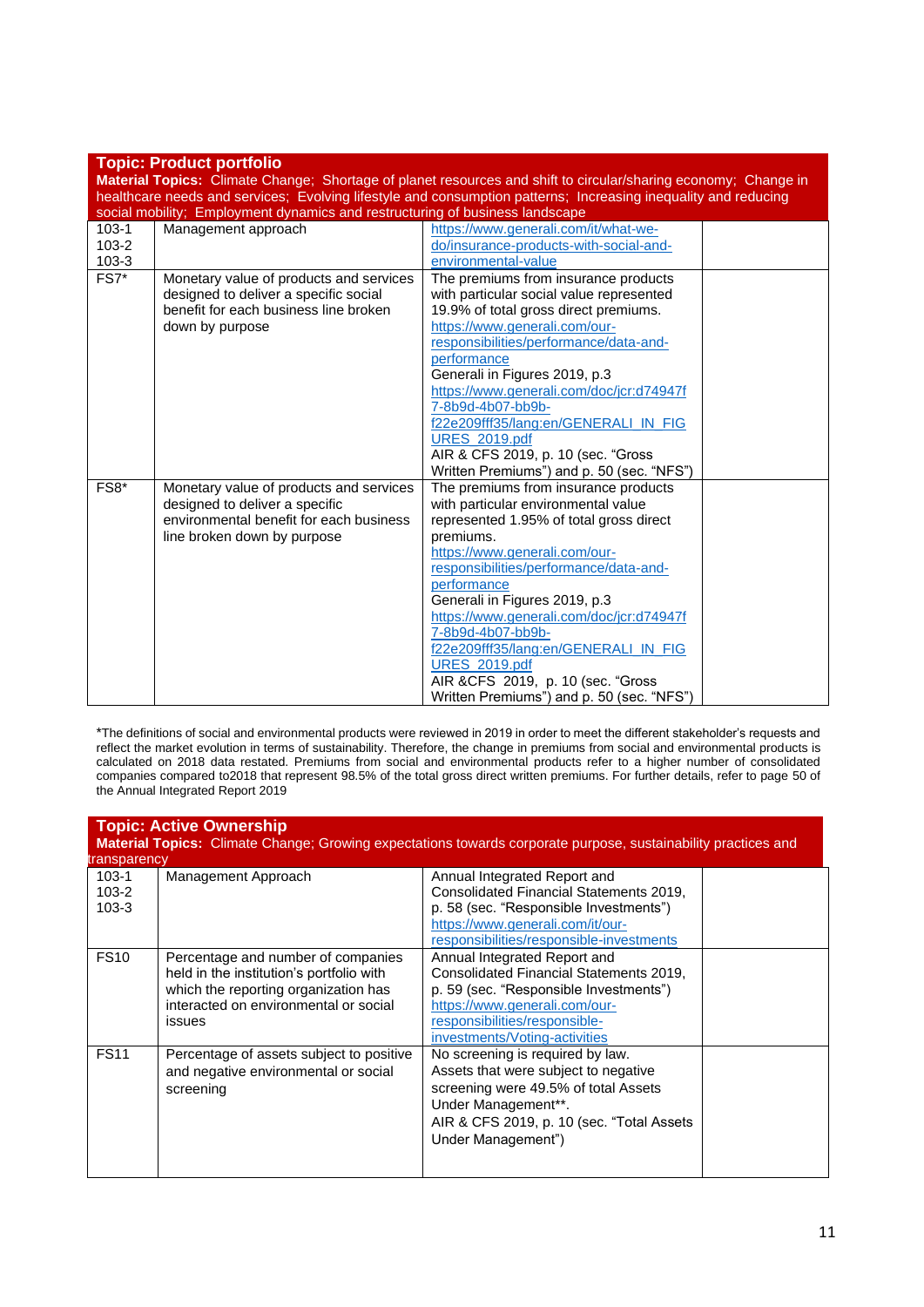| <b>FS12</b> | Voting policies applied to environmental | https://www.generali.com/it/our- |  |
|-------------|------------------------------------------|----------------------------------|--|
|             | or social issues                         | responsibilities/responsible-    |  |
|             |                                          | investments/Voting-activities    |  |

\*\*Investments to which the responsible investment guideline (RIG) is applied, the documents which codifies responsible investment activities at Group level.